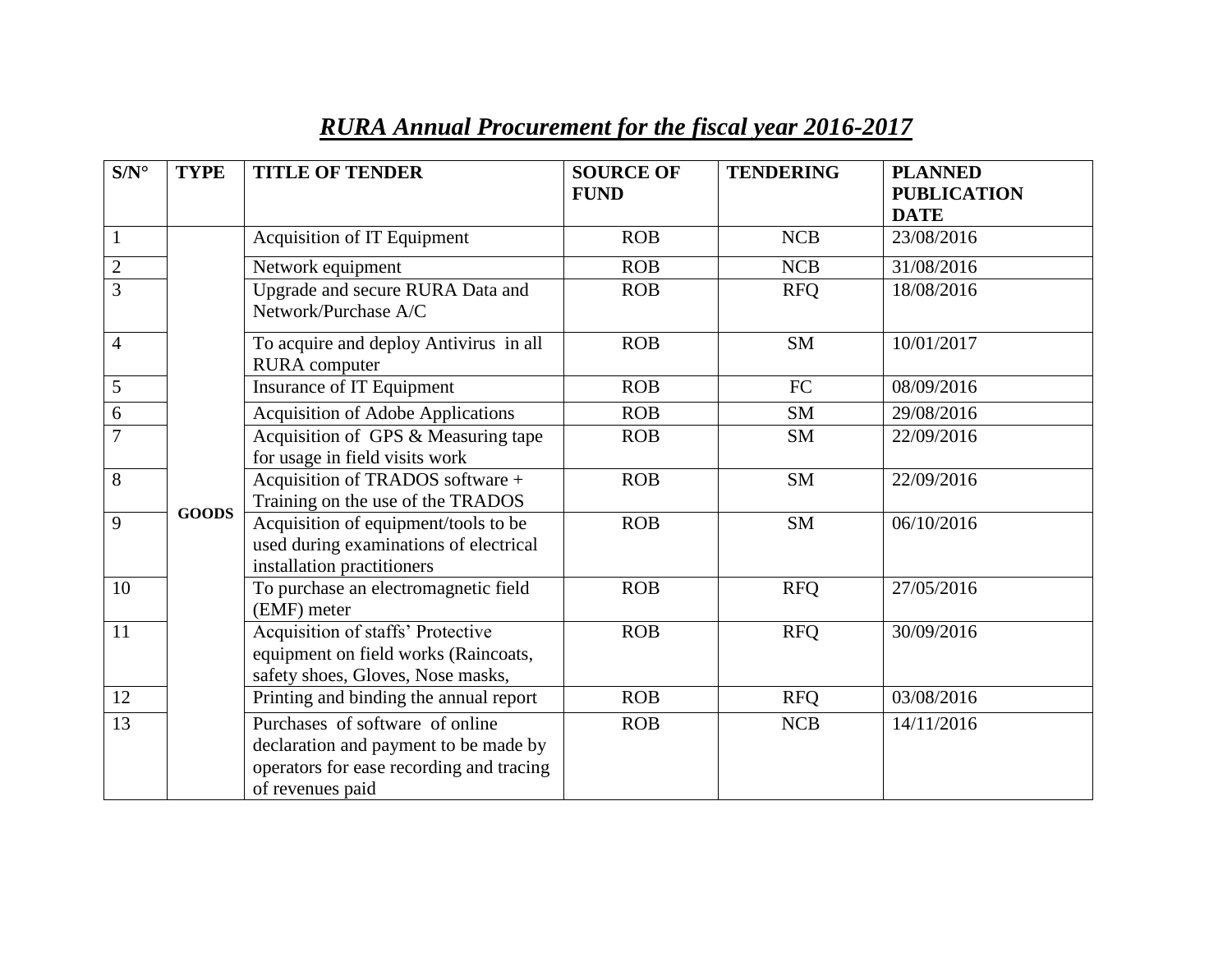| 14              | Supply of SPSS Software and offer<br><b>SPSS</b> training            | <b>ROB</b> | <b>SM</b>  | 24/08/2016 |
|-----------------|----------------------------------------------------------------------|------------|------------|------------|
| 15              | Maintenance Electrical equipment                                     | <b>ROB</b> | <b>FC</b>  | 26/09/2016 |
| 16              | Purchase of UPS spare parts                                          | <b>ROB</b> | <b>SM</b>  | 10/10/2016 |
| $\overline{17}$ | Purchase of IT equipment spare parts                                 | <b>ROB</b> | <b>SM</b>  | 17/10/2016 |
| 18              | <b>Purchase of UPS Batteries</b>                                     | <b>ROB</b> | <b>NCB</b> | 08/11/2016 |
| 19              | Purchase of software for automatic<br>backup system                  | <b>ROB</b> | <b>SM</b>  | 14/11/2016 |
| 20              | Purchase of Transport Licensing online<br>platform.                  | <b>ROB</b> | <b>NCB</b> | 05/12/2016 |
| 21              | <b>Purchase of ArcGIS software</b>                                   | <b>ROB</b> | <b>NCB</b> | 13/12/2016 |
| $\overline{22}$ | <b>Fuel Transportation tender</b>                                    | <b>ROB</b> | <b>SM</b>  | 22/12/2016 |
| $\overline{23}$ | Preparation of labor day event and new<br>year party for staff       | <b>ROB</b> | <b>SM</b>  | 20/10/2016 |
| 24              | Preparation of labor day event and new<br>year party for staff       | <b>ROB</b> | <b>SM</b>  | 16/02/2017 |
| 25              | Insuring the RURA HQS building                                       | <b>ROB</b> | <b>NRT</b> | 20/09/2016 |
| 26              | <b>Insurance of all RURA Vehicles</b>                                | <b>ROB</b> | <b>NRT</b> | 31/10/2016 |
| $\overline{27}$ | Maintenance of all RURA Vehicles                                     | <b>ROB</b> | FC         | 08/11/2016 |
| 28              | Purchase of 28 tyres                                                 | <b>ROB</b> | <b>SM</b>  | 21/11/2016 |
| 29              | Purchase of UPS and Storage Device of<br><b>CCTV</b> in Control Room | <b>ROB</b> | <b>SM</b>  | 12/12/2016 |
| 30              | Sport activities for all RURA Staff                                  | <b>ROB</b> | <b>FC</b>  | 15/09/2016 |
| 31              | Supply of Electricity (EUCL Super<br>Dealers)                        | <b>ROB</b> | <b>FC</b>  | 16/08/2016 |
| $\overline{32}$ | Maintenance of RURA Lift                                             | ROB        | <b>FC</b>  | 10/08/2016 |
| 33              | Lightning protection for RURA<br>building                            | <b>ROB</b> | <b>SM</b>  | 29/08/2016 |
| 34              | Purchase stationeries and books                                      | <b>ROB</b> | <b>NCB</b> | 09/02/2017 |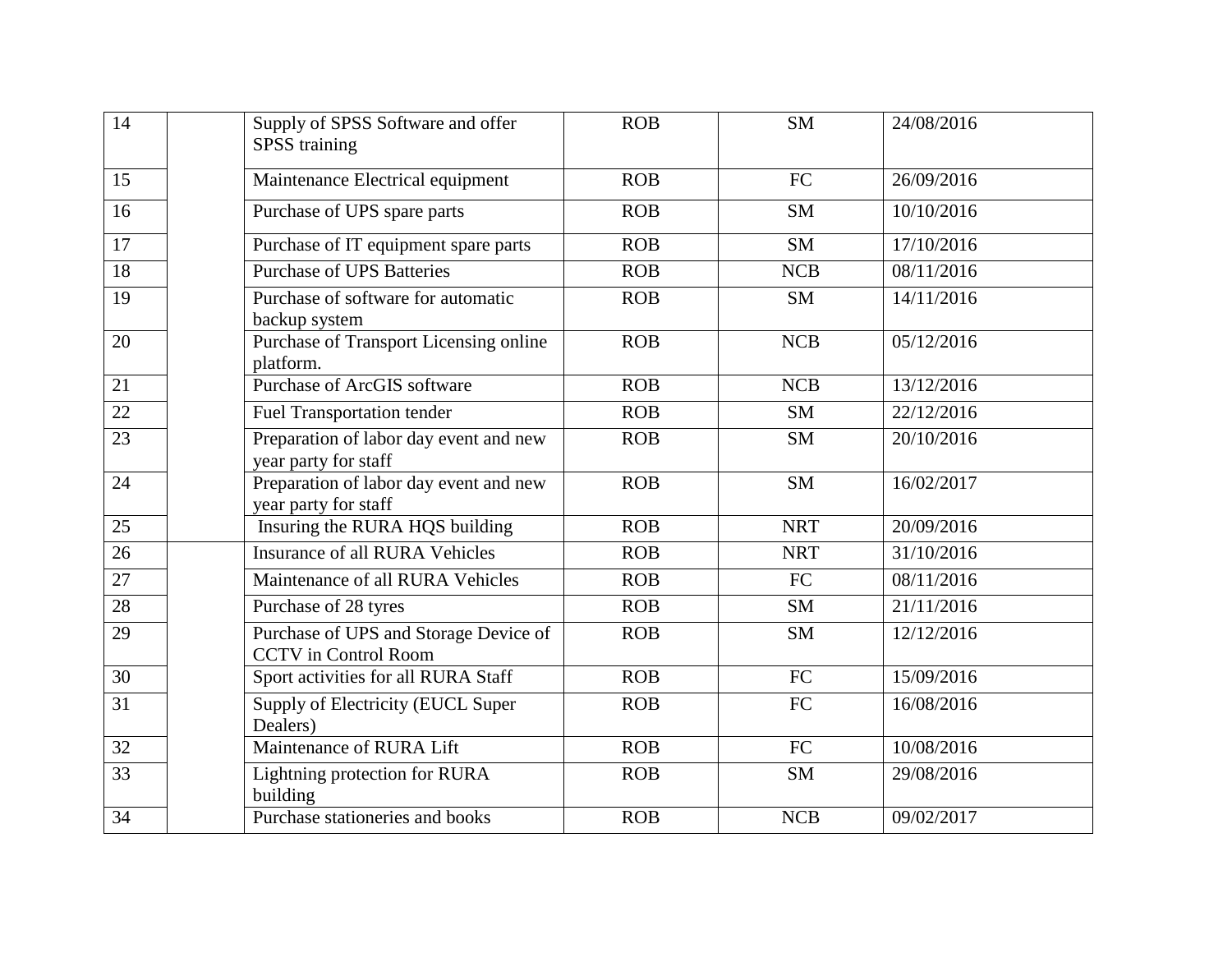| $\overline{35}$ | <b>Cleaning Services</b>                                                                                                                                        | <b>ROB</b> | FC         | 04/08/2016 |
|-----------------|-----------------------------------------------------------------------------------------------------------------------------------------------------------------|------------|------------|------------|
| 36              | Hotel and catering services                                                                                                                                     | <b>ROB</b> | FC         | 04/08/2016 |
| 37              | Acquisition of office furniture and<br>equipments for RURA Staff                                                                                                | <b>ROB</b> | <b>NCB</b> | 08/11/2016 |
| 38              | Supply of promotional materials                                                                                                                                 | <b>ROB</b> | ${\rm FC}$ | 18/07/2016 |
| 39              | Upgrade of SMMS internal electrical<br>wiring and Revision of electrical<br>earthling                                                                           | <b>ROB</b> | <b>NCB</b> | 27/09/2016 |
| 40              | Insurance of SMMS QoS Monitoring<br>System                                                                                                                      | <b>ROB</b> | <b>NRT</b> | 29/08/2016 |
| $\overline{41}$ | <b>SMMS</b> routine infrastructure<br>maintenance at all site: infrastructure<br>repairs including sanitation, water,<br>cleaning and others related activities | ROB        | FC         | 17/10/2016 |
| 42              | Decoration for the Boardroom & RB<br>waiting room                                                                                                               | <b>ROB</b> | <b>RFQ</b> | 09/09/2016 |
| 43              | Tender to support MINEDUC for<br>connecting schools in rural and<br>underserved areas on broadband<br>internet Services                                         | <b>UAF</b> | <b>NCB</b> | 14/11/2016 |
| 44              | Supply of computers for ITU<br><b>Broadband Wireless Network Project</b>                                                                                        | <b>UAF</b> | <b>NCB</b> | 30/11/2016 |
| 45              | Purchase of gifts to the participant of<br>the Regional Preparatory Meeting for<br>WTDC17                                                                       | <b>UAF</b> | <b>SM</b>  | 26/09/2016 |
| 46              | Acquire Vignettes to license Public<br><b>Transport vehicles</b>                                                                                                | <b>ROB</b> | FC         | 16/12/2016 |
| 47              | Hiring a Cultural troupe to entertain in<br>the awarding best operators ceremony<br>and launch of DVC                                                           | <b>ROB</b> | <b>RFQ</b> | 30/09/2016 |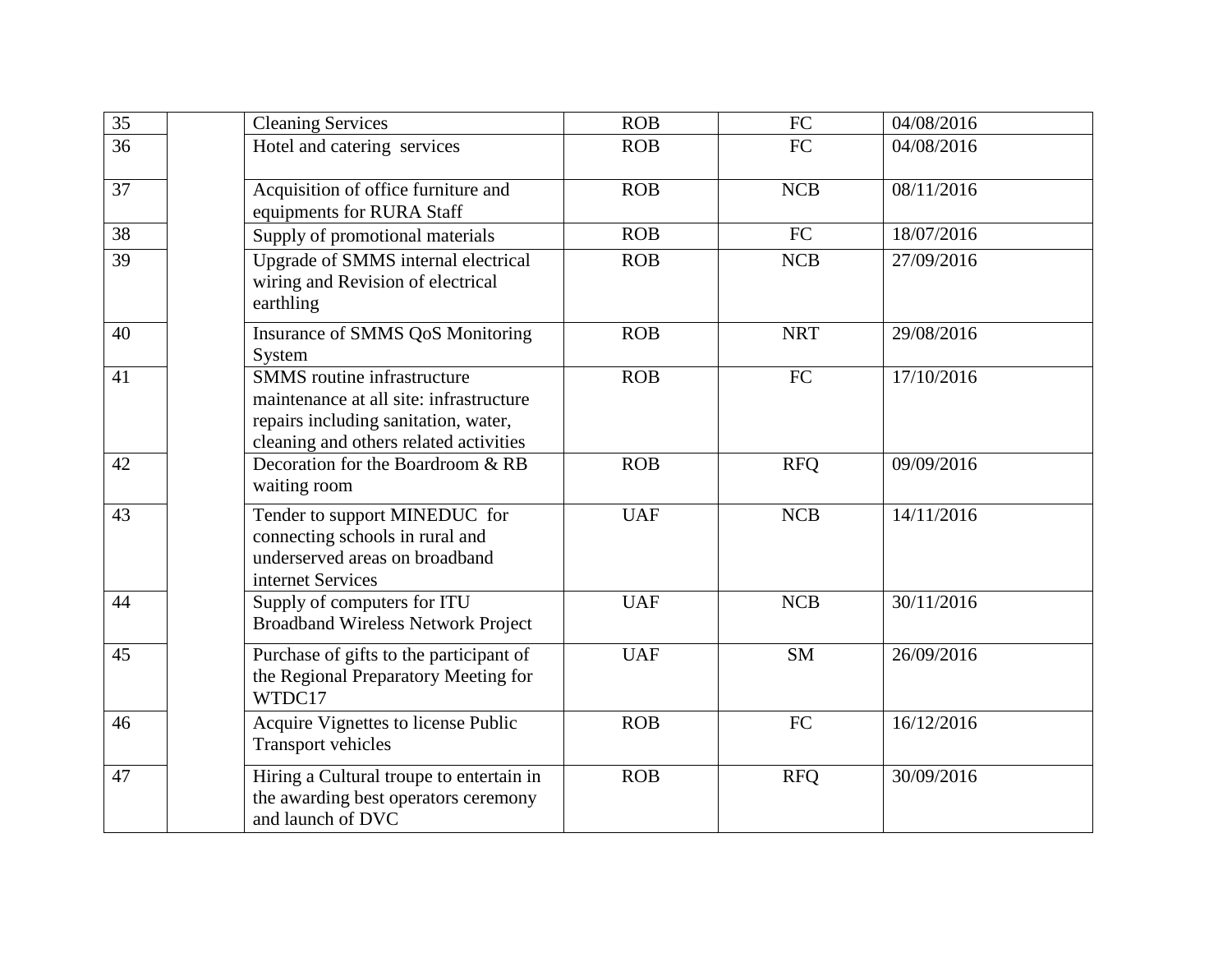| 48              |                 | Consultancy services to build new<br>RURA website skeleton and develop<br>artistic website features.                       | <b>ROB</b> | <b>QCBS</b> | 23/08/2016 |
|-----------------|-----------------|----------------------------------------------------------------------------------------------------------------------------|------------|-------------|------------|
| 49              |                 | Consultancy to develop and implement<br>unbundled electricity tariffs and other<br>Electricity Regulatory tools            | <b>ROB</b> | <b>FC</b>   | 24/10/2016 |
| 50              |                 | Consultancy services for Asset disposal                                                                                    | <b>ROB</b> | <b>QCBS</b> | 13/09/2016 |
| $\overline{51}$ |                 | To review RURA Strategic Plan                                                                                              | <b>ROB</b> | <b>QCBS</b> | 09/08/2016 |
| 52              |                 | SAP Reimplementation process (New<br>format for reporting the Budget)                                                      | <b>ROB</b> | <b>QCBS</b> | 16/11/2016 |
| 53              |                 | Hiring a consultant to assess Networks<br>Performance & QoS                                                                | <b>ROB</b> | <b>QCBS</b> | 10/10/2016 |
| 54              |                 | Hiring a Consultant for Infrastructure<br>sharing for FoC                                                                  | <b>ROB</b> | <b>QCBS</b> | 22/11/2016 |
| 55              |                 | Hiring a translation company                                                                                               | <b>ROB</b> | FC          | 25/07/2016 |
| 56              | <b>SERVICES</b> | Hiring Consultant for MNP tender<br>preparation and supervision of its<br>implementation                                   | <b>ROB</b> | <b>QCBS</b> | 07/10/2016 |
| $\overline{57}$ |                 | Hiring a project manager for<br>construction of RURA headquarter<br>(twin Tower)                                           | <b>ROB</b> | <b>QCBS</b> | 16/08/2016 |
| 58              |                 | Hiring a Consultant to provide In-house<br>training for all RB Members on<br>corporate governance, strategy and<br>Finance | <b>ROB</b> | <b>QCBS</b> | 13/09/2016 |
| 59              |                 | Consultancy in interconnection                                                                                             | <b>ROB</b> | <b>QCBS</b> | 07/11/2016 |
| 60              |                 | In-house training in financial analysis<br>and accounting for economic regulation                                          | <b>ROB</b> | <b>QCBS</b> | 14/11/2016 |
| 61              |                 | <b>Consultancy for Auditing of PKI</b><br>Compliance                                                                       | <b>ROB</b> | <b>QCBS</b> | 13/09/2016 |
| 62              |                 | Simultaneous translation in the                                                                                            | <b>UAF</b> | <b>QCBS</b> | 29/08/2016 |